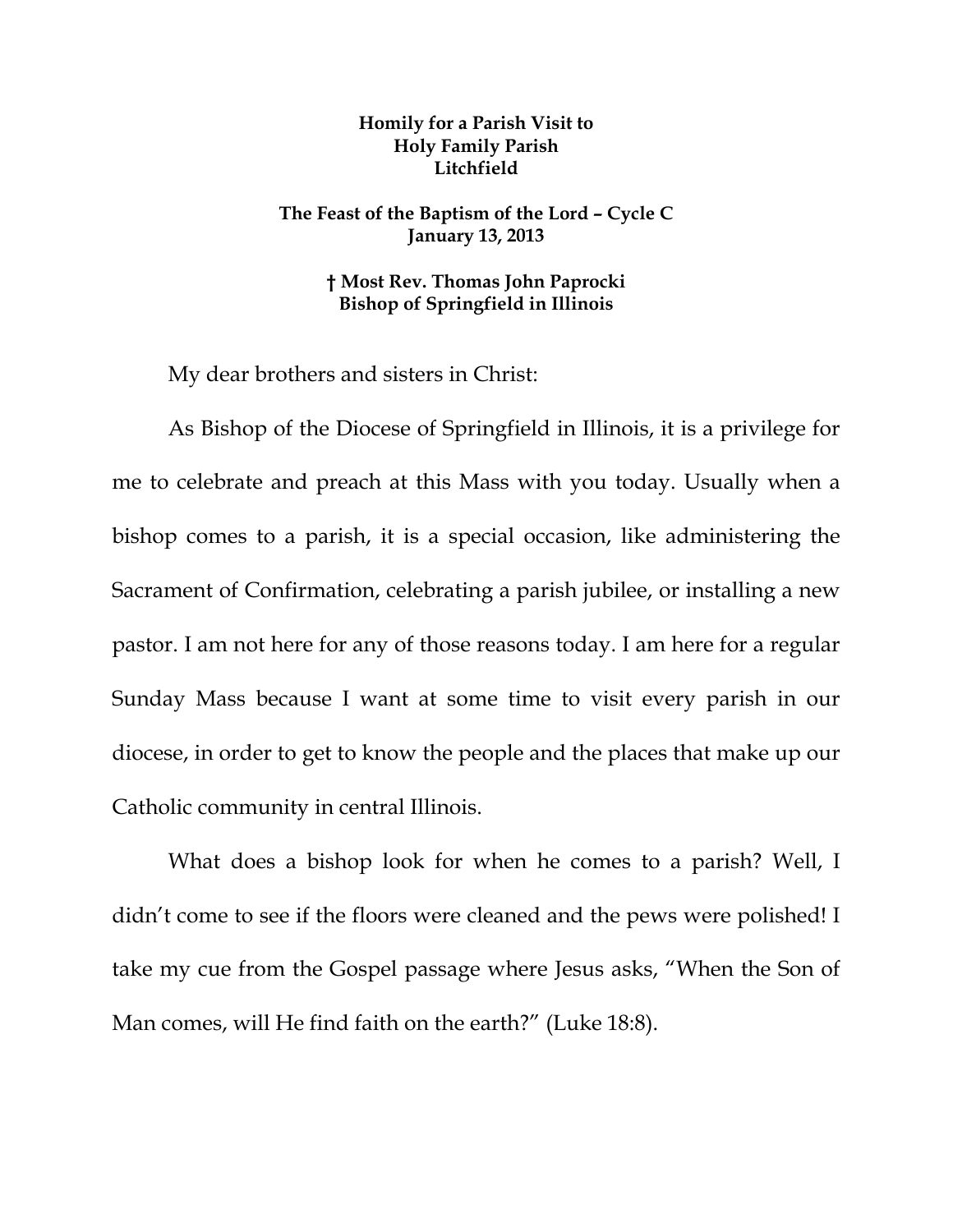First and foremost, when a bishop comes to a parish, he looks for the presence of the Catholic **faith**, to see whether it is strong and vibrant, whether it is growing, and if the conditions are present for its continued growth in the future.

At the same time, a pastoral visit is not just a time for a bishop to see the parish, but also for the parish to see the bishop. The Church is all about relationships. As the three persons of the Trinity are an intimate communion of Father, Son and Spirit in relationship to each other, the Church exists as a communion in relationship to God and in relation to each other, the People of God, the Body of Christ. As a bishop, I have a special relationship with you, and you have a special relationship with me, and one of my roles is to bridge the relationship between you and the Pope and the rest of the universal Church, so that we may all be one in Christ's Body, into which we have been incorporated by the grace of Baptism.

But this "special relationship" brought about in the saving waters is not just about recognizing each other's faces and knowing one another's names and titles. In the Church, we call this relationship a *communio*, that is, the communion of those belonging to the Body of Christ, the Church, which the Second Vatican Council, in the Dogmatic Constitution on the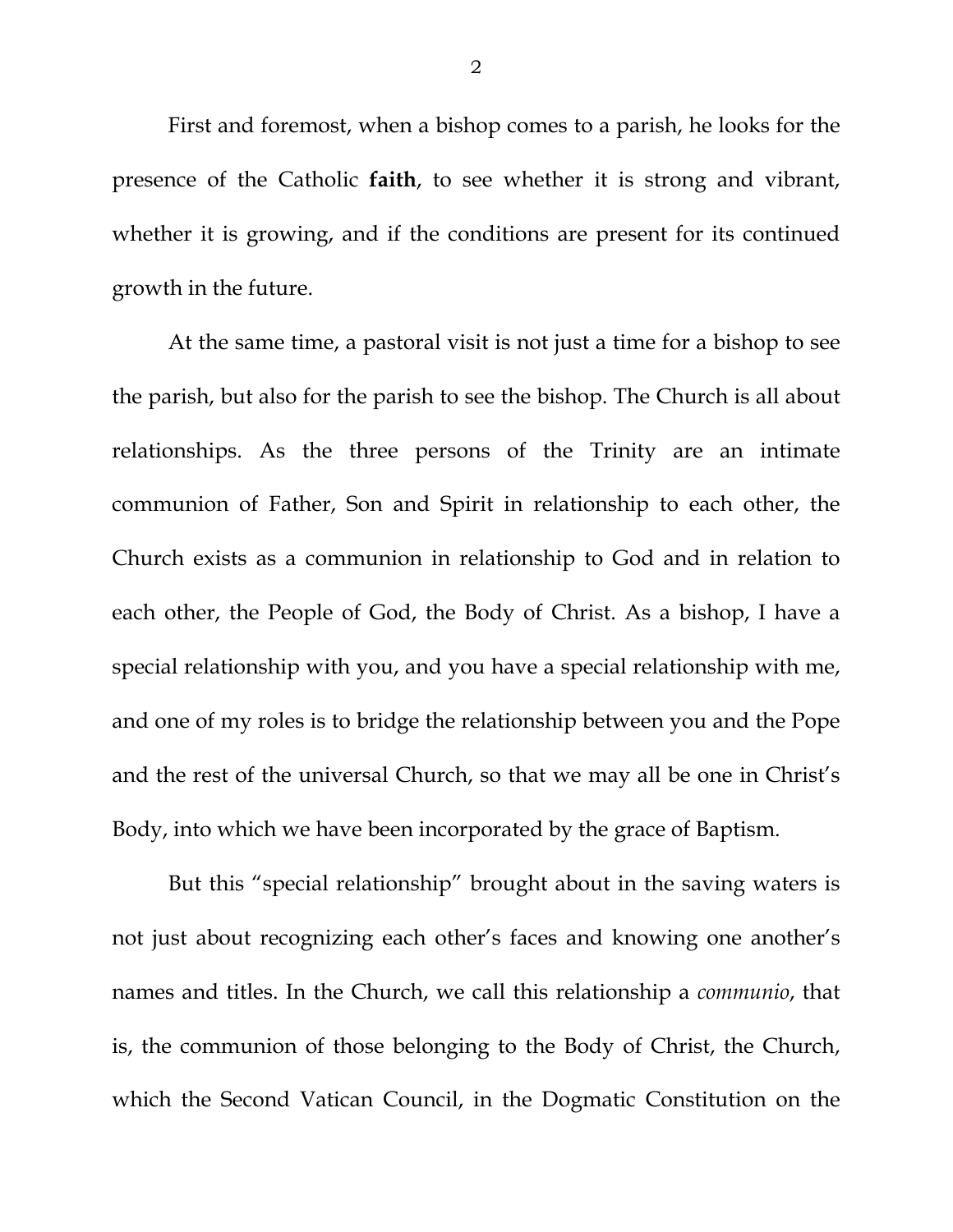Church, *Lumen Gentium* (14), describes as follows: "Fully incorporated into the Church are those who, possessing the Spirit of Christ, accept all the means of salvation given to the Church together with her entire organization, and . . . are joined in the visible structure of the Church of Christ, who rules her through the Supreme Pontiff and the bishops." Thus, to remain in this authentic *communio*, we can never see ourselves as somehow "independent" or act apart from the universal Church or even the local diocese, or else we cease to be truly Catholic.

 As we celebrate today the Baptism of the Lord by which he showed his solidarity with us even to the point of death, it is fitting for us to consider, for a moment, our own Baptism. On the day of our Baptism, our parents and godparents - or, if we were adults, we ourselves - were asked, "What do you ask of God's Church for your child?" Among the appropriate answers is, "Faith," to which the priest asked "And what does faith offer?" "Eternal life," came the response. Yes, eternal life comes from faith and faith comes from Jesus Christ.

 This encounter with Jesus Christ is at the heart of the Year of Faith that we are observing in the Catholic Church throughout the world. Indeed, in his apostolic letter announcing this year, Pope Benedict XVI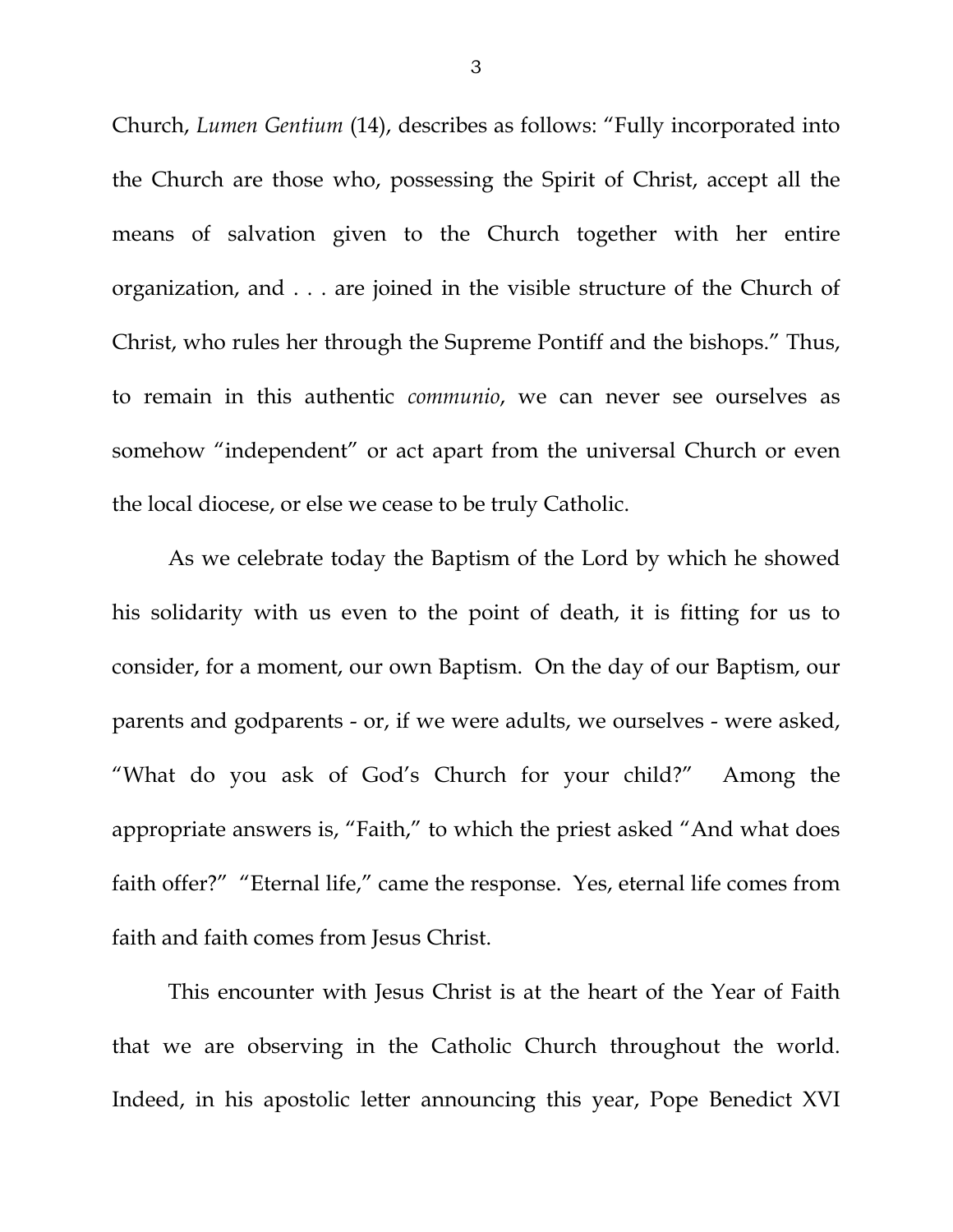spoke of "the need to rediscover the journey of faith so as to shed clearly light on the joy and renewed enthusiasm of the encounter with Christ" (*Porta Fidei*, 2).

 Each of us makes our way on this journey of faith at different speeds or paces. Some of us run swiftly along, keeping our eyes firmly fixed on the prize of eternal life. Some of us simply amble on as if this journey of faith were an escalator that will simply move us up the stairway to heaven without any real effort on our part. Others make their way backwards and forward and back again.

 At whatever pace we travel on this journey of faith, there is always room for growth. Baptism calls us to abandon ourselves continuously to the will of the Lord and to follow Jesus as our Savior; this is what we call discipleship.

The word "disciple" has its roots in the word *disco* – not a genre of music from the 70s, but Latin for "I learn." The disciple is one who learns from the life and teachings of Jesus Christ. This learning is not from dusty tomes or ancient manuscripts, but from the very person of Jesus Christ, risen and alive today, through an immediate and personal relationship with him and his Church. This relationship does not – indeed, cannot –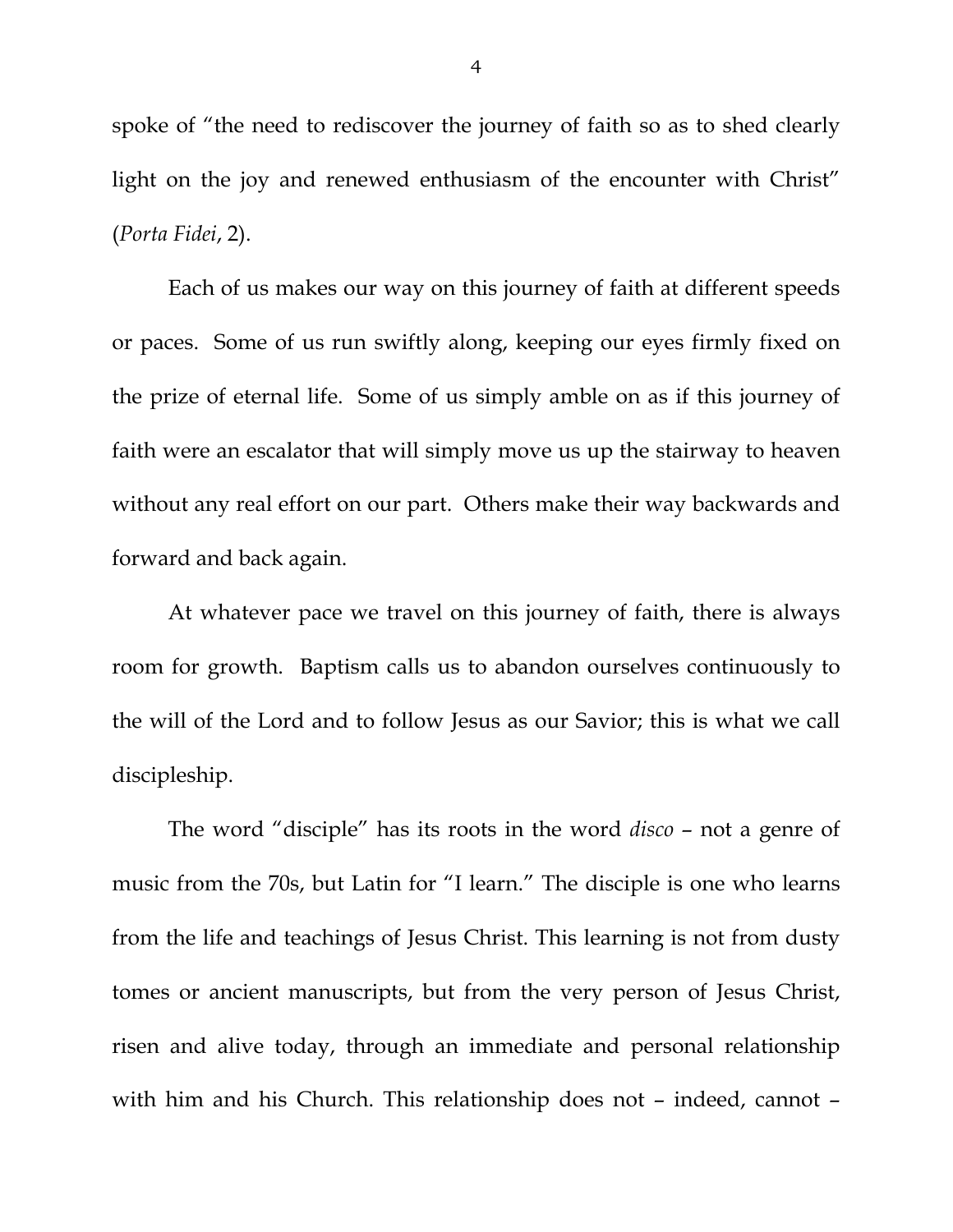leave a person as he or she was before. The true disciple is the one who becomes such a student of the Master that his very life conforms to the life of Christ in all things. In the waters of Baptism, we have died and risen with Christ; we share in his life and so our lives must now reflect his; when people look at us, at followers of Christ, they should be able to see the love of Jesus shining through our words and deeds.

Unfortunately, in our world today there are many people unwilling to place themselves under the lordship of Jesus Christ, to learn from him the will of the Father and the ways in which we may live in his love. You may have heard the statistic that the second-largest religious group in the United States is non-practicing Catholics. I am sure that many of us know personally the people and stories behind these numbers. They are our sisters and brothers, our nieces and nephews, our sons and daughters, our neighbors and co-workers.

What can we say to reignite in them the fire of faith, to call them back to the promises made and received in Baptism? What is Christ inspiring us to do to proclaim the faith anew to these lost sheep? These questions lie at the heart of the Year of Faith. Of this task, the Holy Father wrote: "To rediscover the content of the faith that is professed, celebrated, lived, and

5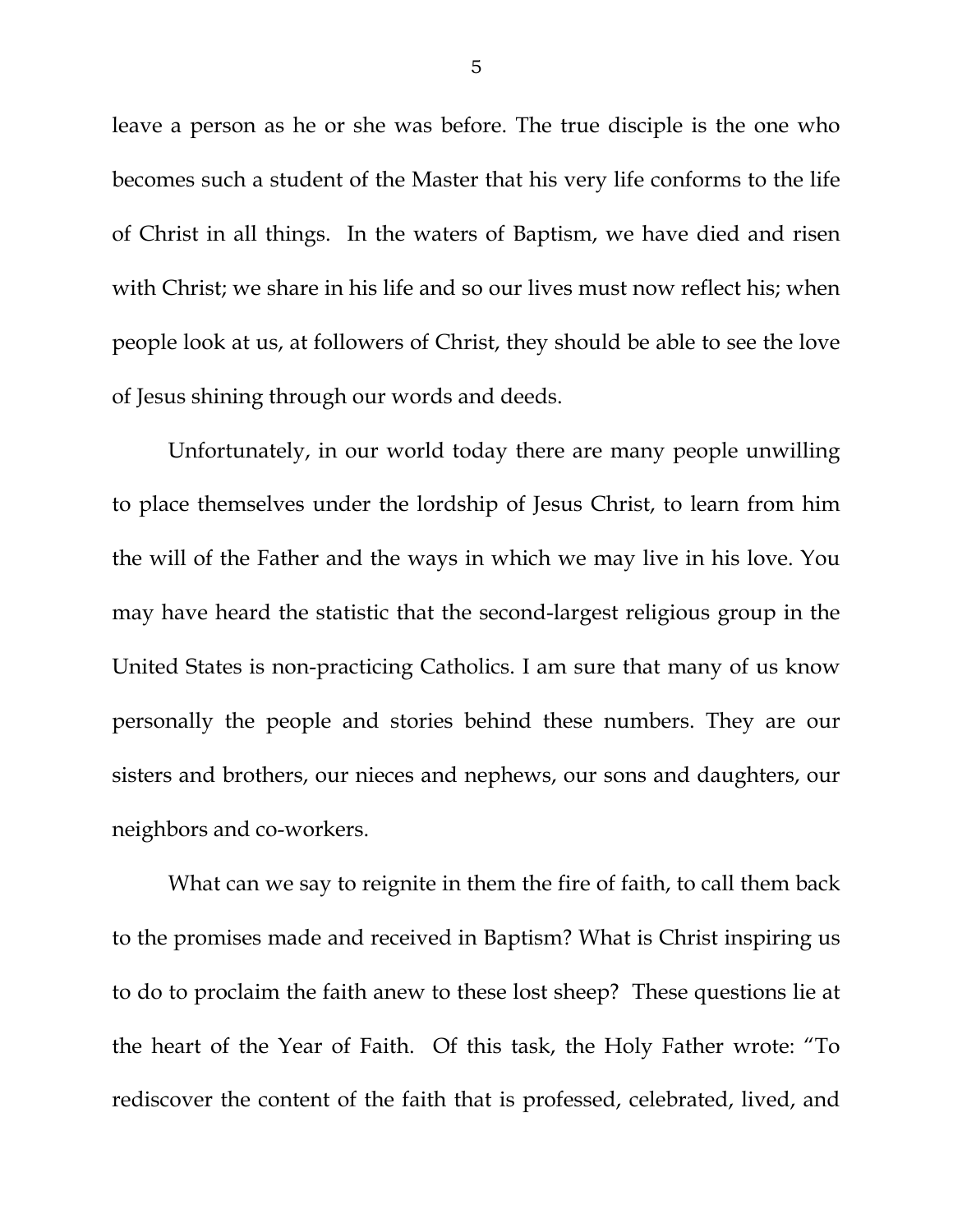prayed, and to reflect on the act of faith, is a task that every believer must make his own, especially in the course of this Year" (*Porta Fidei*, 9). To this end, I would like to propose to a three-fold plan to make the most of this Year of Faith.

 First, we must be grateful for the faith we have received, for our encounter with the Lord. Families should strive to make their homes places where the family prays together, reads the Scriptures together, and is nourished together at Sunday Mass. Families should strive to allow their faith to influence everything they do, rather than reserving their faith only for an hour or so on Sunday.

 Second, we must endeavor to understand all the more clearly the faith we profess. If a friend, family member or co-worker asks us a question about Catholicism, can we provide an adequate – and correct – answer? We ought to be able to do so.

 Third, we must share our faith, not only with our family and friends, but with our co-workers and everyone we meet. As the Holy Father reminds us, "Confessing with the lips indicates in turn that faith implies public testimony and commitment" (*Porta Fidei*, 10).